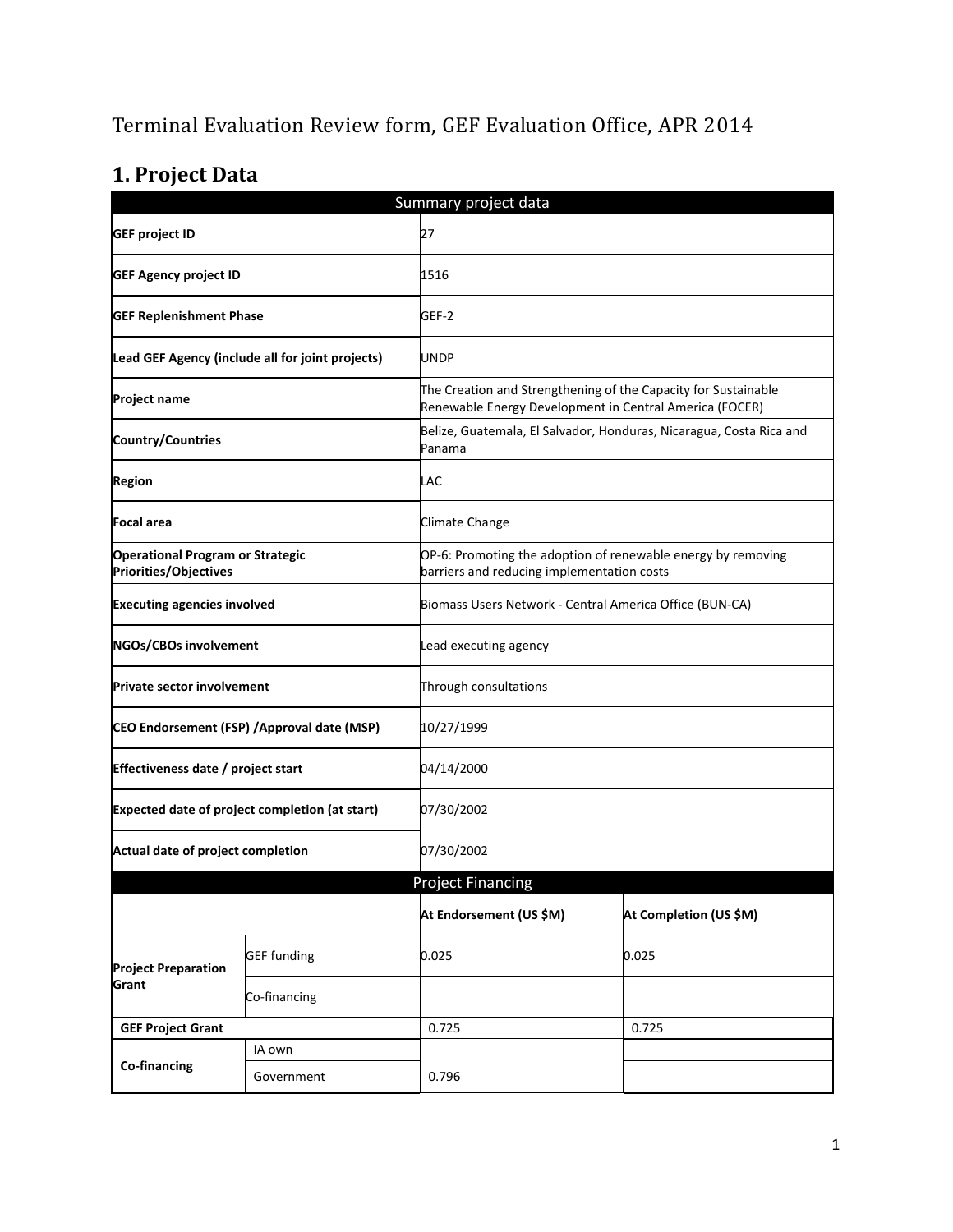|                                                               | Other multi- /bi-laterals |                                        |       |
|---------------------------------------------------------------|---------------------------|----------------------------------------|-------|
|                                                               | Private sector            |                                        |       |
|                                                               | NGOs/CSOs                 |                                        |       |
| <b>Total GEF funding</b>                                      |                           | 0.750                                  | 0.750 |
| <b>Total Co-financing</b>                                     |                           | 0.796                                  | 0.271 |
| <b>Total project funding</b><br>(GEF grant(s) + co-financing) |                           | 1.546                                  | 1.021 |
|                                                               |                           | Terminal evaluation/review information |       |
| <b>TE completion date</b>                                     |                           | 08/02/2002                             |       |
| <b>TE submission date</b>                                     |                           | 08/02/2002                             |       |
| <b>Author of TE</b>                                           |                           | Humberto Rodríguez                     |       |
| <b>TER completion date</b>                                    |                           | 01/07/2014                             |       |
| <b>TER prepared by</b>                                        |                           | Sean Nelson                            |       |
| TER peer review by (if GEF EO review)                         |                           | Joshua Schneck                         |       |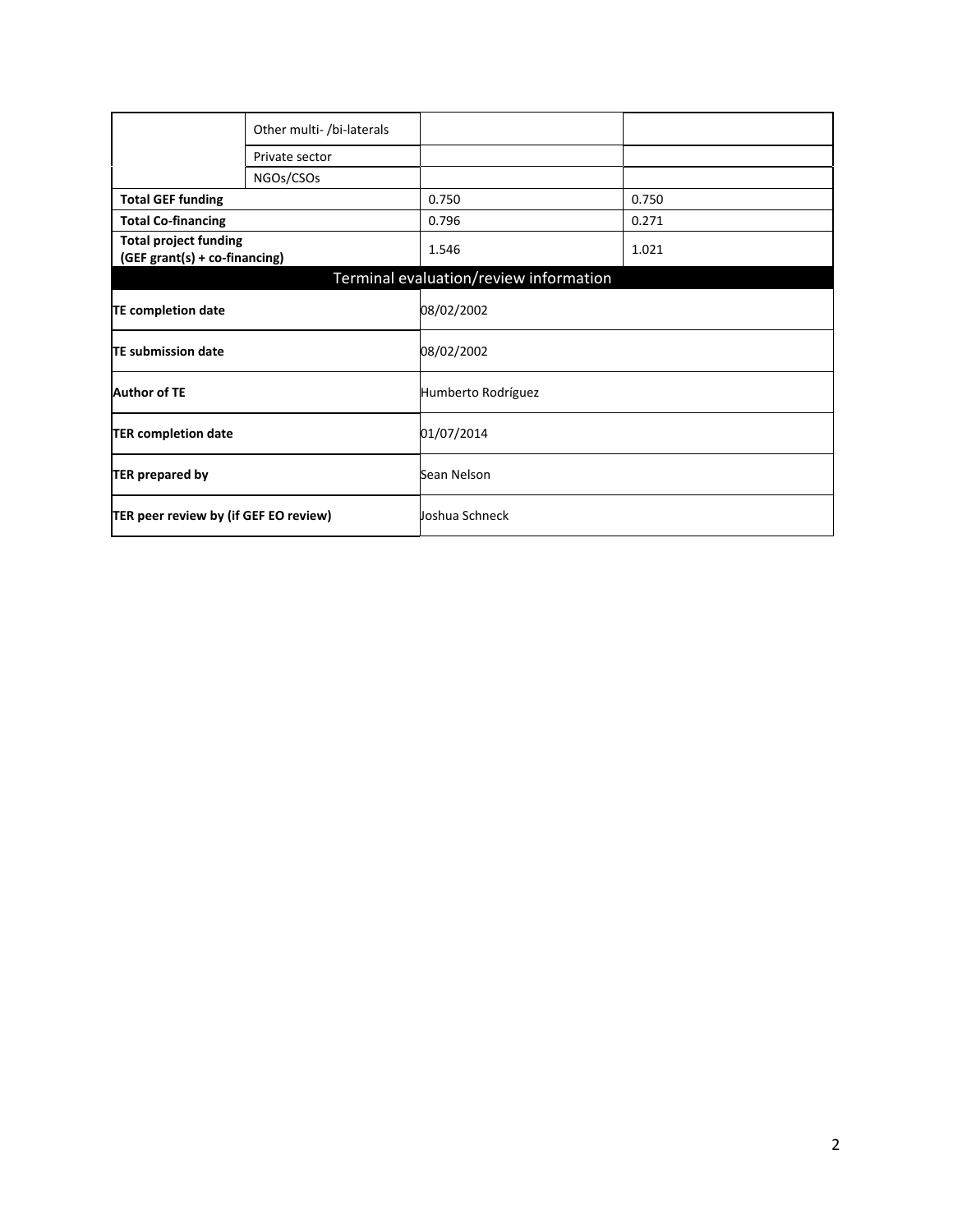## **2. Summary of Project Ratings**

| <b>Criteria</b>                           | <b>Final PIR</b> | <b>IA Terminal</b><br><b>Evaluation</b> | <b>IA Evaluation</b><br><b>Office Review</b> | <b>GEF EO Review</b> |
|-------------------------------------------|------------------|-----------------------------------------|----------------------------------------------|----------------------|
| <b>Project Outcomes</b>                   | N/R              | N/R                                     | N/R                                          | MS                   |
| <b>Sustainability of Outcomes</b>         | N/R              | N/R                                     | N/R                                          | ML                   |
| <b>M&amp;E Design</b>                     | N/R              | N/R                                     | N/RS                                         | S                    |
| <b>M&amp;E</b> Implementation             | N/R              | N/R                                     | N/R                                          | U/A                  |
| <b>Quality of Implementation</b>          | N/R              | N/R                                     | N/R                                          | S                    |
| <b>Quality of Execution</b>               | N/R              | N/R                                     | N/R                                          | S                    |
| Quality of the Terminal Evaluation Report |                  |                                         | N/R                                          | MU                   |

## **3. Project Objectives**

### 3.1 Global Environmental Objectives of the project:

The overall GEO, according to the Project Document (PD), is to lower greenhouse gas (GHG) emissions from the project countries compared to the without-project scenario. This will be accomplished by replacing firewood with renewable energy in rural areas of all of the project countries. Firewood is the primary energy source for local rural populations. The project countries as of the PD's writing emitted 0.36 million tonnes of CO2 per year with energy demand growing at 7-10 percent per year. The PD estimates that implementing all of the proposed pilot projects would reduce 90,000 tons of CO2 in 20 years.

#### 3.2 Development Objectives of the project:

As stated in the PD, the main Development Objective (DO) is to expand rural electrification throughout Central America. This is to be done sustainably by promoting small-scale renewable energy. At the time of the PD's writing, electrification rates were around 50 percent, and PD states that there was large potential for renewable energy to expand electrification at the time. Hurricane Mitch had also recently exacerbated this problem. (It should be noted the region had a high level of variability on this metric, ranging from 91 percent electrification in Costa Rica to 36 percent in Guatemala.) This project will also help lay the foundation for a dialogue to increase the importance of renewable energy in Central American energy policies going forward.

The PD defines the following components by which project objectives will be achieved:

1) Eight demonstration projects whose experiences can be replicated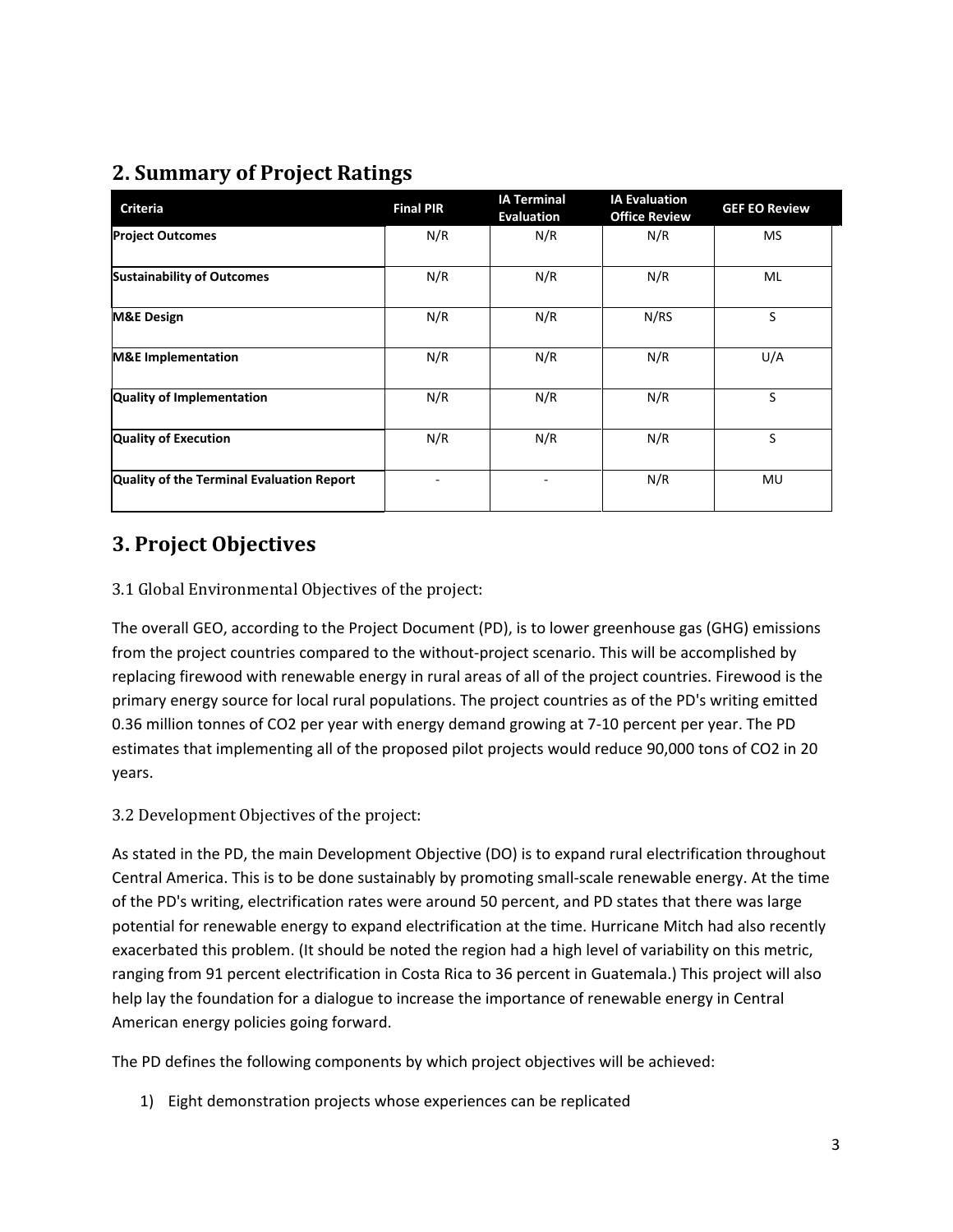- 2) Creating innovative new financing mechanisms for project investment
- 3) Submission of 13 renewable energy project business plans to potential financiers
- 4) A replicable training program
- 5) Strengthening regional organizations to promote new partnerships
- 6) Awareness campaigns to convince government officials to include renewable energy in national development plans
- 7) Aid local stakeholders to carry out further renewable energy projects
- 8) Acquiring investment capital for local renewable energy
- 3.3 Were there any **changes** in the Global Environmental Objectives, Development Objectives, or other activities during implementation?

The TE does not mention any changes to the GEOs or the DOs.

### **4. GEF EO assessment of Outcomes and Sustainability**

Please refer to the GEF Terminal Evaluation Review Guidelines for detail on the criteria for ratings.

Relevance can receive either a Satisfactory or Unsatisfactory rating. For Effectiveness and Cost efficiency, a six point rating scale is used (Highly Satisfactory to Highly Unsatisfactory), or Unable to Assess. Sustainability ratings are assessed on a four-point scale: Likely=no or negligible risk; Moderately Likely=low risk; Moderately Unlikely=substantial risks; Unlikely=high risk. In assessing a Sustainability rating please note if, and to what degree, sustainability of project outcomes is threatened by financial, sociopolitical, institutional/governance, or environmental factors.

Please justify ratings in the space below each box.

| 4.1 Relevance | Rating: Satisfactory |
|---------------|----------------------|
|---------------|----------------------|

According to the PD, the project is relevant to the GEF under OP-6: Promoting the adoption of renewable energy by removing barriers and reducing implementation costs. For participating countries, relevance is seen in that soon after the regional governments signed the UNFCCC, they entered into a regional dialogue to expand renewable energy, reduce firewood use and abate GHG emissions while also expanding electricity access in rural areas. The end of wars and increased deregulation (especially in electricity) were leading to economic growth and population growth, which was also increasing energy and electricity demand. Nations were looking for ways to address this demand without using firewood.

| <b>4.2 Effectiveness</b> | Rating: Moderately Satisfactory |
|--------------------------|---------------------------------|
|--------------------------|---------------------------------|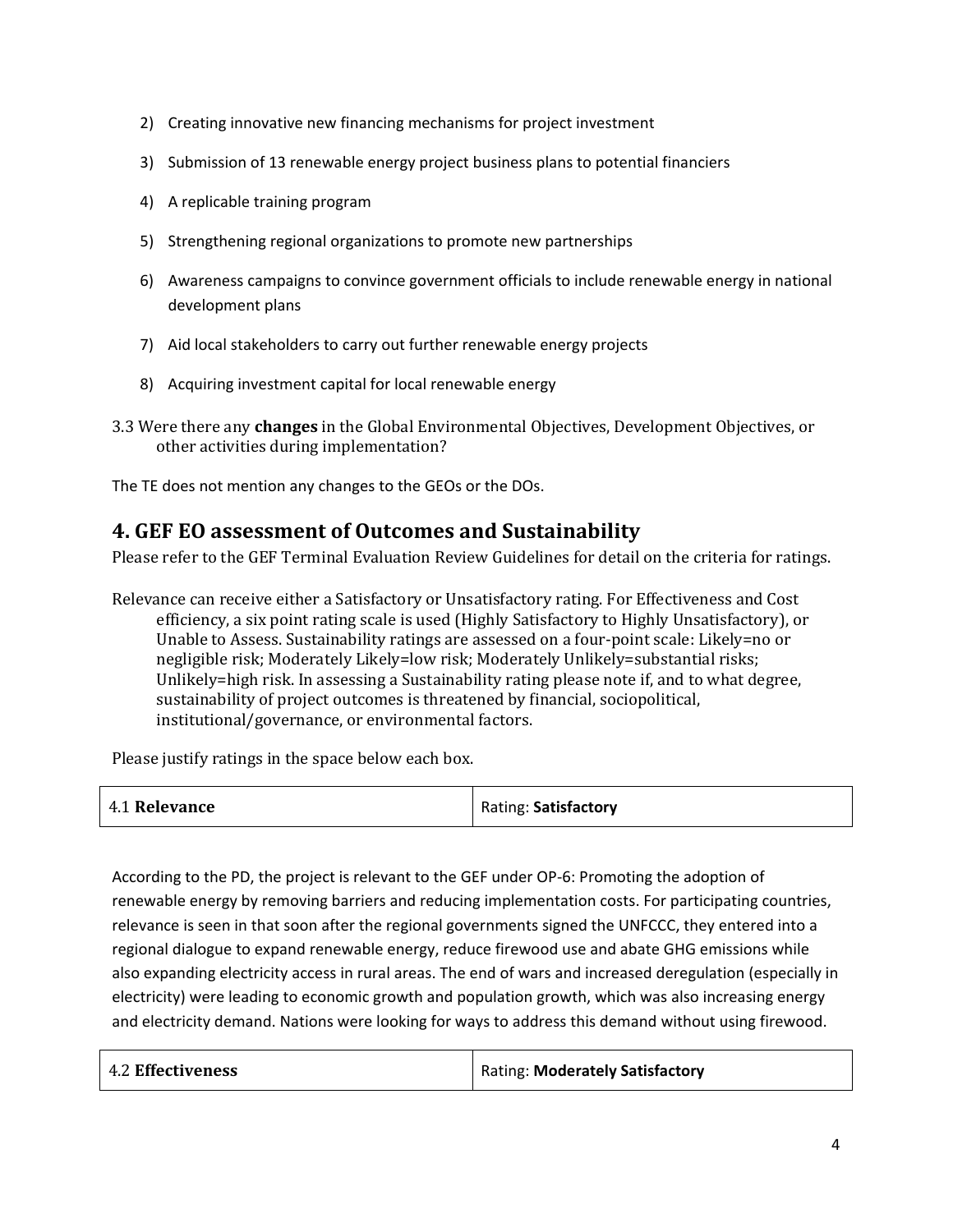The TE does not provide a rating for effectiveness. This TER rates effectiveness as Moderately Satisfactory, based on the evidence presented in the TE narrative.

**Summary:** The project successfully undertook 8 demonstration projects and a regional training program to increase local capacity. In addition, the project created 19 portfolios that were presented to potential financiers. The project also engaged local government officials to improve regional understanding and interest in promoting renewable energy. The main project shortcomings were 1) pilot projects were only held in 4 of the 7 countries instead of all 7 as originally planned and 2) the project had only secured US\$3.15 million in financing to expand the project's approach in the region, which was insufficient to finance all of the projects presented to potential financiers.

According to the TE, "the implementation of the feasible projects, would [*sic*] result in the mitigation of 20,000 tons of CO2 per year, that would represent 200,000 in 10 years" (TE, p. 18) though the TE does not directly address which potential projects count as "feasible projects" for these purposes and how these numbers were derived.

Progress is detailed further along each of the project components defined in the PD:

### *1) Eight demonstration projects whose experiences can be replicated* **Moderately Satisfactory**

The project met its goal of 8 demonstration projects. These were the SEDES, Tuva, CoopeUnioro, Ademipp, Ancon, Adter-BL, Funproteca and Bilwaskarma projects. These projects increased locally installed capacity by 9.7 kW, which benefited 300 families. However, these projects were only carried out in about half of the project countries: Panama, Costa Rica, Nicaragua and Honduras. This was less than the project's stated goal of carrying out projects in 7 project countries. As a result, it is not clear that these projects could be replicated in other project countries that operate under slightly different circumstances.

### *2) Creating innovative new financing mechanisms for project investment* **Satisfactory**

The project entered into a partnership with the Financing of Renewable Energy Entrepreneurs in Central America (FENERCA) regional program. FENERCA is a joint E&Co/BUN-CA project operating in El Salvador, Guatemala, Honduras, Nicaragua and Panama that receives USAID funding. It was helping create the 9 business plans mentioned in Outcome 3 below, in addition to carrying out joint workshops on financial engineering. BCIE, Bank Atlantis had pledged US\$750,000 for a project in Honduras. In total, the project secured an additional US\$3.15 million in co-financing to expand the project.

3) Submission of 13 renewable energy project business plans to potential financiers **Moderately Satisfactory**

The project created 5 prefeasibility studies, 5 feasibility studies and 9 business plans for presentation. If completed, these projects would require an additional US\$20 million in investment and increase local generative capacity by 20 MW. The particular financiers whom the project engaged are covered in Component 8.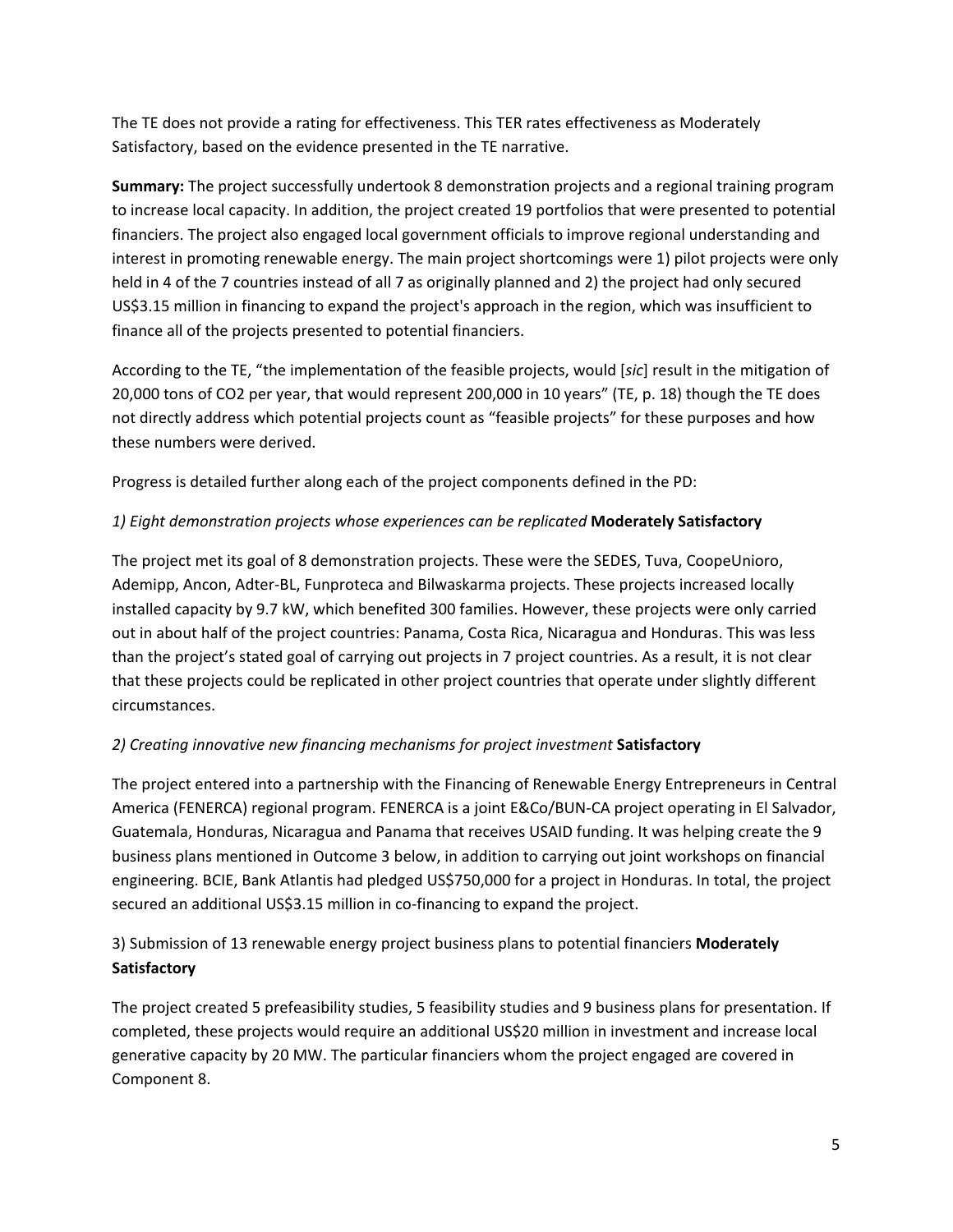The prefeasibility studies were for the CoopeSantos, PLC, La Castalia, El Rodeo and Sarteneja projects. The feasibility studies were for the Yojoa, Cececapa, Ucraprobex, MARN/CNC, Three Valleys projects. The business plans were for the Ademipp, Atder, Ancon, Yojoa, FSolar, Tres Valles, Cececapa, El Rodeo and La Castalia projects. Studies/business plans were not created for the El Riachuelo, Trojes, La Magdalena and La Cabaña projects because these were not seen as viable.

#### 4) A replicable training program **Satisfactory**

The project provided more than 10,000 training person-hours through 6 national seminars, 8 demonstrative project technical workshops that included sharing experiences across the region and 10 project financing workshops.

With this said, the TE does not assess if this is a replicable training program nor does it address the quality of instruction.

#### 5) Strengthening regional organizations to promote new partnerships **Satisfactory**

This component's activities were largely web-based. For instance, the project distributed both online and through print the bimonthly bulletin "Enfoque Renovable." Eleven issues were created in total. Similarly, the project created and distributed (both physically and online) posters, brochures and portfolios to inform local stakeholders on renewable energy issues. In addition, the project added roughly 700 contacts to the project database. These included regional and global contacts. The project also created a project website. The project also worked in tandem with 8 other UNDP/GEF OP-6 projects in renewable energy in the region. With this said, the TE provides little evidence on the effectiveness of these initiatives.

6) Awareness campaigns to convince government officials to include renewable energy in national development plans **Satisfactory**

The project engaged energy ministers across the region. For instance, the project planned and held a Central American Meeting of Directors of Energy where energy ministers discussed the barriers renewable energy faces in their region and how to overcome them. Similarly, the project successfully encouraged energy ministers (or their representatives) to attend the Regional Fair of Renewable Energy in Honduras. The project also wrote papers analyzing challenges renewable energy faces in 5 of the project countries. GEF and project contacts and relationships with stakeholders in relevant ministries were strengthened in 7 of the project countries.

The project also engaged local stakeholders on a national level. For instance, the project also provided support to UNDP and Secretaría de Recursos Naturales y Ambiente (SERNA) during discussions on Honduras's Renewable Energy Law. In Guatemala, the project provided support to the Law of Incentives to the Renewable Energy, though how this was done is not explicitly stated.

7) Aid local stakeholders to carry out further renewable energy projects **Satisfactory**

The project created 28 publications for distribution among local stakeholders. These included: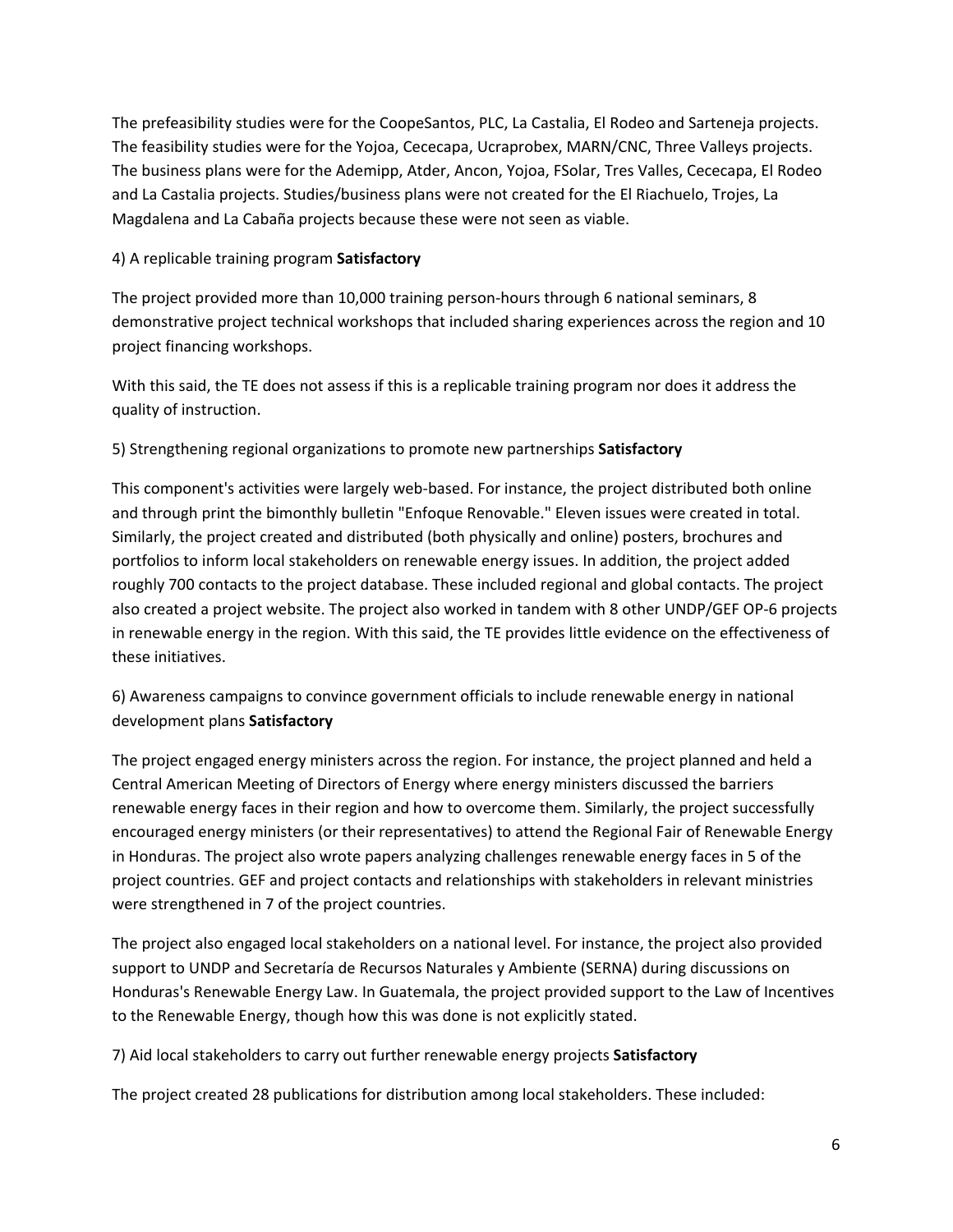- Seven renewable energy development guides
- Five technical guides on hydroelectricity, biomass, solar (photovoltaic), thermal solar and wind energy
- One Manual of Managerial Models for Isolated Energy Services in Central America
- Six transcripts of proceedings of national seminars
- One policy document on the Promotion of Renewable Energy in Central America addressing issues in 5 project countries
- Eight demonstration project case studies

8) Acquiring investment capital for local renewable energy **Moderately Satisfactory**

The project presented portfolios to multiple potential financiers, including:

- Nine projects to E+Co with a potential investment of US\$19 million
- Twenty projects to Banco Centroamericano de Integración Económica (BCIE) with a potential investment of US\$25 million
- Four projects to the Inter-American Development Bank (IDB) with a potential investment of US\$14 million
- Eight projects to the Solar Development Group with a potential investment of US\$2.2 million
- Three projects to the CASEIF Corporation with a potential investment of US\$2 million
- Twenty projects to the Program of Energy and Climatic Change PECC (UNDP Costa Rica) with a potential investment of US\$25 million

As of the TE's writing, the project had secured US\$3.15 million in financing for promoting renewable energy locally through these projects. The PD did not include a target level of secured co-financing by project's end. This component is rated as moderately satisfactory since the level of co-financing secured is adequate to move forward as of the TE's writing, but far under the amount needed to finance all of the potential projects presented to potential financiers.

| 4.3 Efficiency | Rating: Satisfactory |
|----------------|----------------------|
|----------------|----------------------|

The TE does not provide a rating for Efficiency. This TER rates effectiveness as Satisfactory, based on the evidence presented in the TE narrative.

**Summary:** The project appears to have been well-managed with minimal delays and no noticeable financial problems or irregularities.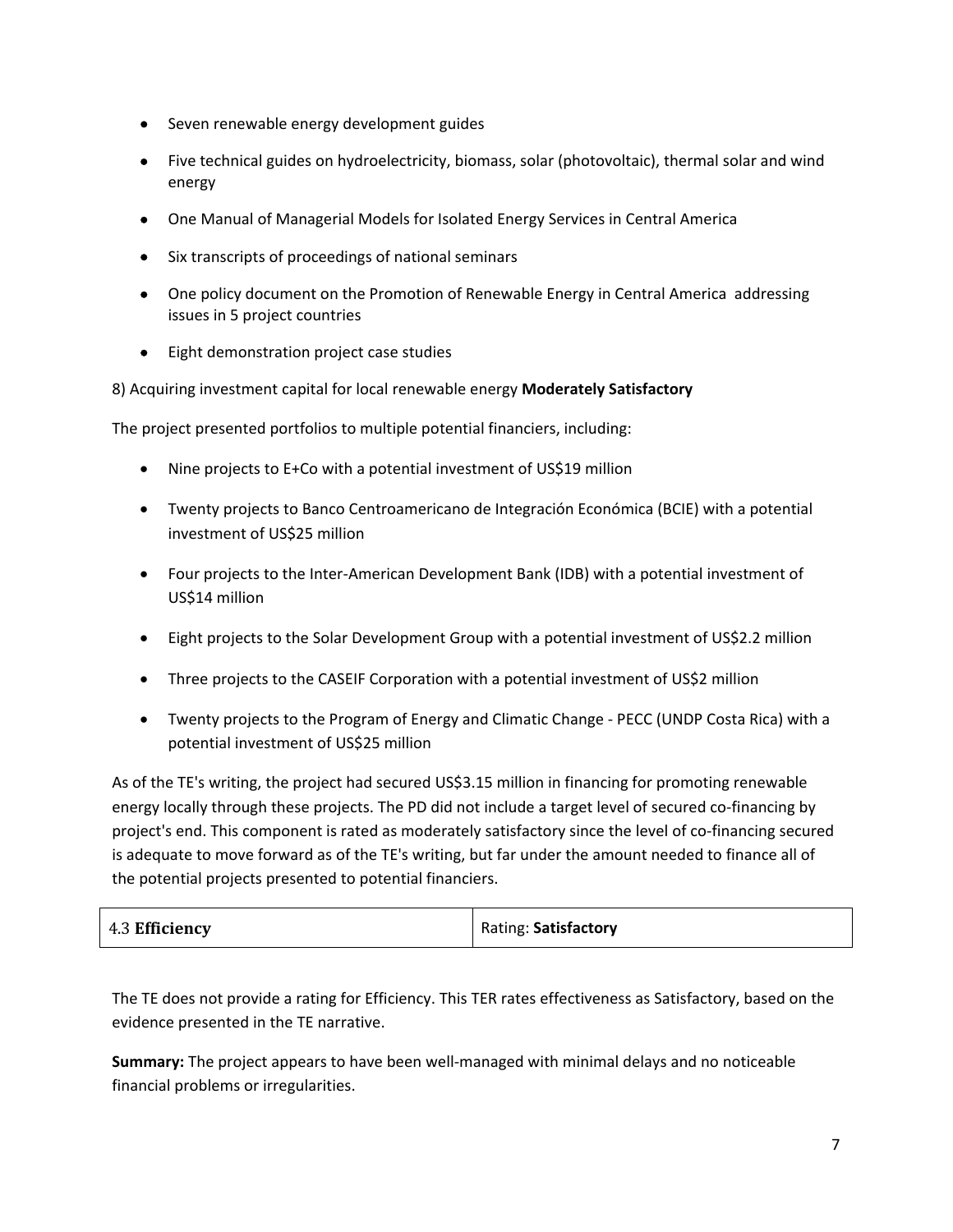**Time Management:** Some project activities started before project operations formally began in March 2000. Some of the business plans were delayed because of changes to technical specifications of the plan, which required those plans to be updated. These revised plans were supposed to be finished by the time of the TE's submission, but it was unclear if this was done. The TE follows this point by stating that "another important point was that arose difficulties were promptly discussed and solved in a special session of the Technical Committee," but it is not clear what happened here.

**Management Issues:** The TE mentions no management issues during project execution.

**Financial Management:** Financial management of the project appears sound. Project spending from GEF sources fit exactly within the US\$7,250,000 GEF provided for this project.

| 4.4 Sustainability | Rating: Moderately Likely |
|--------------------|---------------------------|
|                    |                           |

The TE does not provide a rating for Sustainability. This TER rates effectiveness as Moderately Likely, based on the evidence presented in the TE narrative.

**Summary:** The project had secured a high level of sociopolitical and institutional support in the region through stakeholder engagement. It had also secured sufficient additional co-financing to implement further project activities, but this was still far under the total amount to completely expand the program.

The project's sustainability rating is assessed along the following 4 risk factors.

#### Environmental: **Unable to Assess**

The TE does not mention any environmental risks to project sustainability.

#### Institutional: **Moderately Likely**

The project enjoyed ongoing support from key stakeholder groups, such as the Central American Commission for Environment and Development (CCED) and FENERCA. The program implemented an extensive training program, but it was unclear if this was replicable.

#### Sociopolitical: **Likely**

According to the TE, renewable energy was rapidly becoming a priority for most regional governments at the time. The project fostered close relationships with regional energy ministers and supported legal changes in Honduras and Guatemala. The high degree of energy ministerial participation at the Central American Meeting of Directors of Energy and the Regional Fair of Renewable Energy also points to a high level of sociopolitical stakeholder interest in renewable energy.

#### Financial: **Moderately Likely**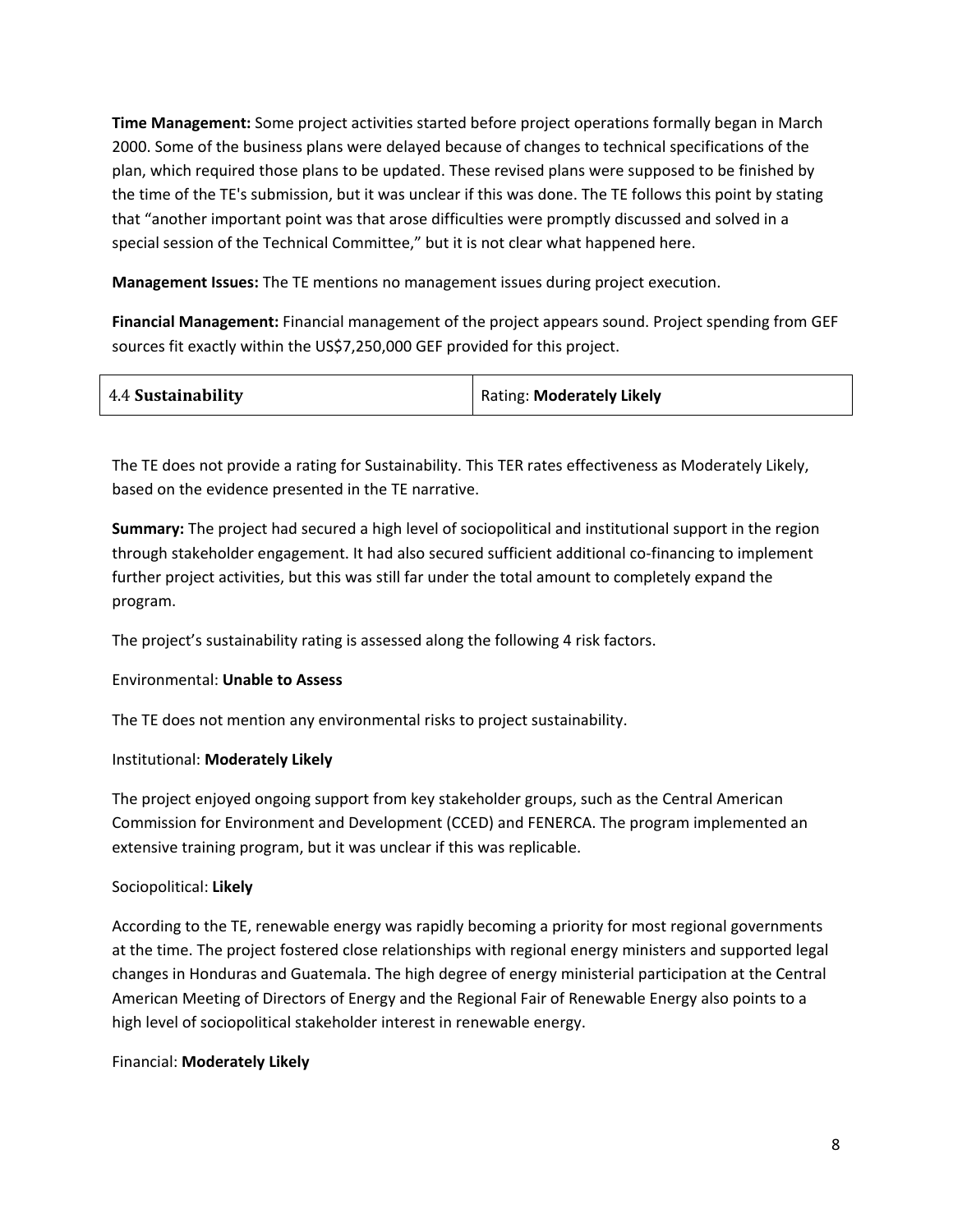The project had already succeeded in securing US\$3.15 million in additional co-financing to expand project activities. With this said, this was still far under the amount that would need to be secured to finance every additional project. For instance, the 20 projects presented to BCIE would require an additional US\$25 million in investment.

## **5. Processes and factors affecting attainment of project outcomes**

5.1 Co-financing. To what extent was the reported co-financing essential to the achievement of GEF objectives? If there was a difference in the level of expected co-financing and actual cofinancing, then what were the reasons for it? Did the extent of materialization of co-financing affect project's outcomes and/or sustainability? If so, in what ways and through what causal linkages?

The project received slightly over US\$271,000 in co-financing for the demonstration projects and to put together the business plans. However, the TE does not establish exactly where this co-financing came from nor its effects on project outcomes. Some individual programs that this project sponsored also received additional co-financing, but the TE fails to address all of these sources and does not give an overall figure of co-financing. As a result, the total amount of co-financing is unclear. The TE is too vague on this topic to assess the affect of the level of co-financing on project results.

5.2 Project extensions and/or delays. If there were delays in project implementation and completion, then what were the reasons for it? Did the delay affect the project's outcomes and/or sustainability? If so, in what ways and through what causal linkages?

Some of the business plans were delayed because of changes to technical specifications of the plan, which required those plans to be updated. These revised plans were supposed to be finished by the time of the TE's submission, but it was unclear if this was done.

5.3 Country ownership. Assess the extent to which country ownership has affected project outcomes and sustainability? Describe the ways in which it affected outcomes and sustainability, highlighting the causal links:

There appears to have been a high degree of country ownership overall due to the high level of engagement between public officials and the project team. The high degree of attendance at the Central American Meeting of Directors of Energy and the Regional Fair of Renewable Energy is evidence of this. The fact that Honduras and Guatemala were also considering legislation at the time to promote renewable energy also shows a high degree of country ownership for these 2 countries. However, the demonstration projects only took place in Panama, Costa Rica, Nicaragua and Honduras. Choosing projects only in these countries limited the opportunity for other project countries to demonstrate country ownership of the overall project.

## **6. Assessment of project's Monitoring and Evaluation system**

Ratings are assessed on a six point scale: Highly Satisfactory=no shortcomings in this M&E component; Satisfactory=minor shortcomings in this M&E component; Moderately Satisfactory=moderate shortcomings in this M&E component; Moderately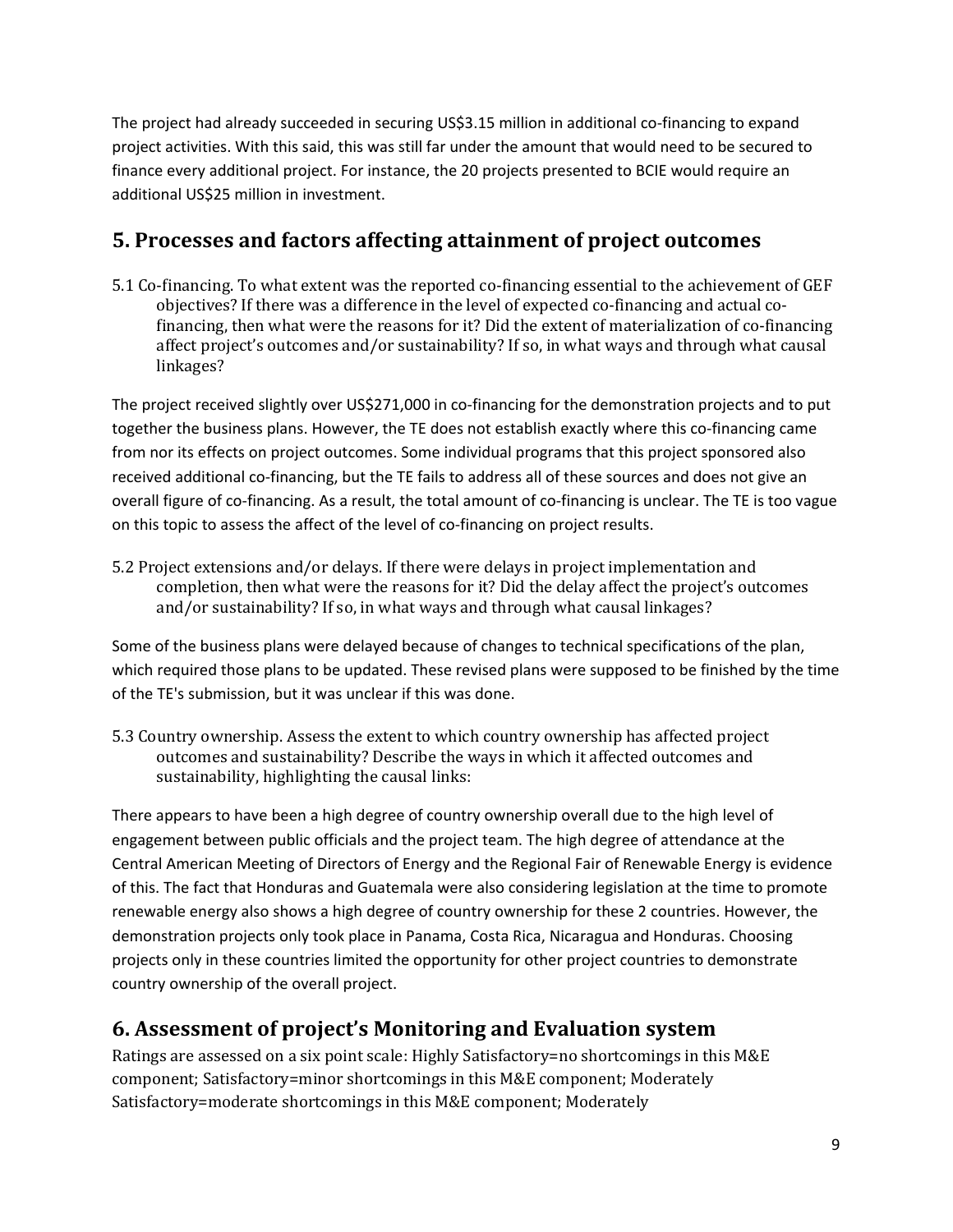Unsatisfactory=significant shortcomings in this M&E component; Unsatisfactory=major shortcomings in this M&E component; Highly Unsatisfactory=there were no project M&E systems.

Please justify ratings in the space below each box.

| 6.1 M&E Design at entry | Rating: Satisfactory |
|-------------------------|----------------------|
|-------------------------|----------------------|

The TE does not provide a rating for M&E Design. This TER rates M&E Design quality as Satisfactory, based on the design of the M&E system detailed in the PD.

The M&E design in the PD required that the UNDP Costa Rica office monitor the project on a regular basis with GEF support. A Mid-Term Review (MTR) was required at the end of the first year. In addition, Tri-Partite Reviews (TPR) would also be submitted, though the PD is unclear of the schedule for submission. According to the PD, "during the TPRs, the project performance will be measured against established work plans, expenditures will be reviewed and overall technical performance assessed" (PD, p. 15). The work plan contained a clear schedule that laid out when each project task was to be started and completed. The indicators are SMART when applicable. The PD includes a dedicated M&E budget of US\$10,000.

| 6.2 M&E Implementation | Rating: Unable to Assess |
|------------------------|--------------------------|
|------------------------|--------------------------|

The TE praises the quality of monitoring, but provides few details beyond noting when TPRs were submitted. The TE neither assesses the quality of the TPRs nor even mentions the MTR at all. There is no information regarding adaptive management. As a result, the TE does not provide sufficient information to assess the quality of the M&E process.

## **7. Assessment of project implementation and execution**

Quality of Implementation includes the quality of project design, as well as the quality of supervision and assistance provided by implementing agency(s) to execution agencies throughout project implementation. Quality of Execution covers the effectiveness of the executing agency(s) in performing its roles and responsibilities. In both instances, the focus is upon factors that are largely within the control of the respective implementing and executing agency(s). A six point rating scale is used (Highly Satisfactory to Highly Unsatisfactory), or Unable to Assess.

Please justify ratings in the space below each box.

| 7.1 Quality of Project Implementation | Rating: Satisfactory |
|---------------------------------------|----------------------|
|                                       |                      |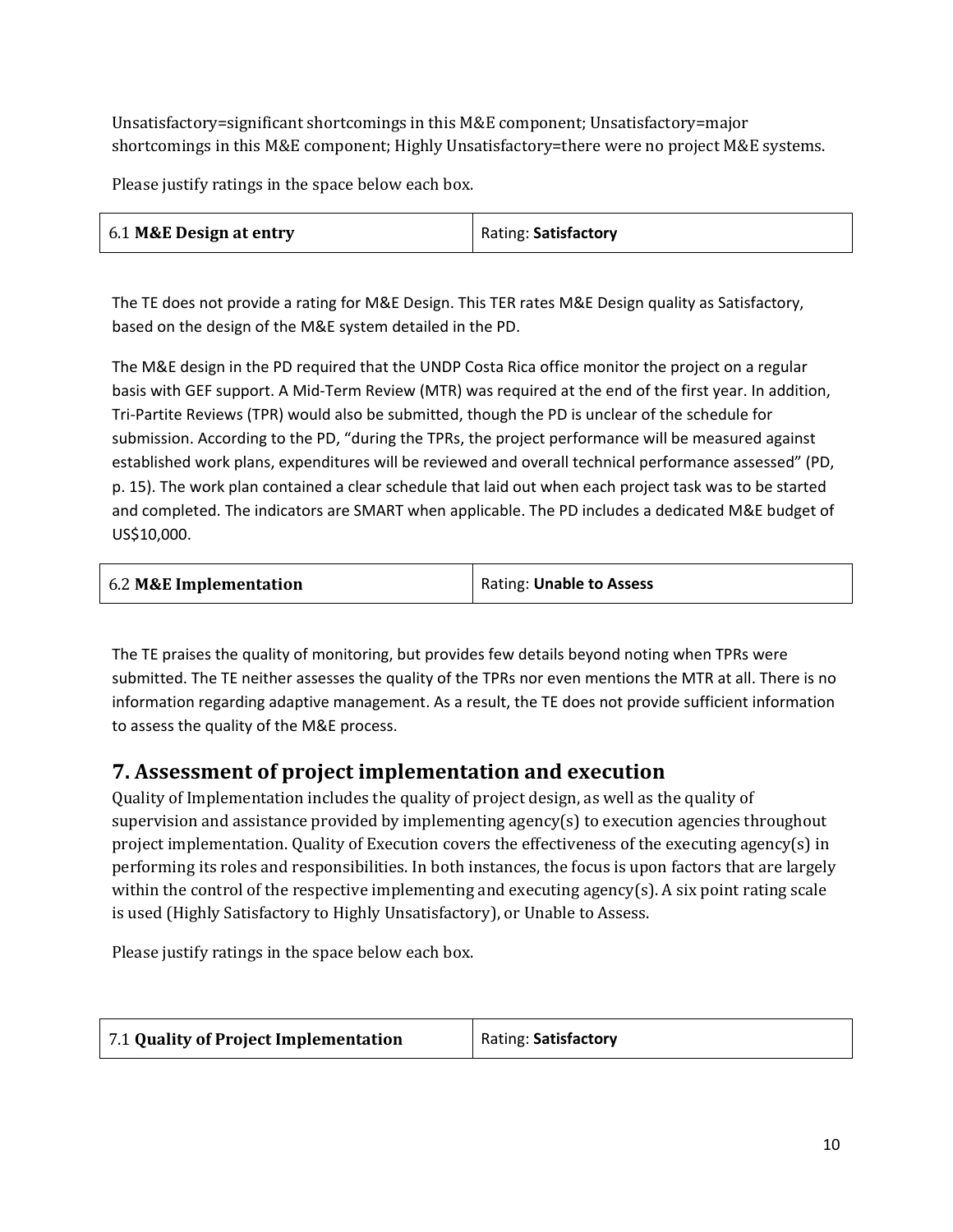The TE does not provide a rating for Quality of Implementation. This TER rates implementation as Satisfactory, based on the evidence presented in the TE narrative.

The project design in the PD was rather thorough for a project of this size. The PD give sufficient details to outline how the project countries as a whole faced overarching regional challenges when it came to energy and promoting renewable energy, but still addressed the diversity within project countries. The schedule for starting and completing different project initiatives was logical and easy to understand. The M&E process was reasonably well-designed. Financing was well-budgeted and well-allocated according to project needs. UNDP and BUN-CA worked closely together to choose the final 8 demonstration projects from an initial list of 120 proposals.

With this said, the TE does not provide sufficient information on the quality of the M&E process. The rating above reflects the high quality of work performed for all other relevant project activities.

The TE does not provide a rating for Quality of Execution. This TER rates execution as Satisfactory, based on the evidence presented in the TE narrative.

According to the TE, BUN-CA put a great deal of emphasis on transparency in its operations in each country to ensure that its activities would be viewed as legitimate, which appears to have aided achieving project results. Since BUN-CA has secured some additional co-financing and was in the process of potentially securing even more, the project would likely be able to be expanded. BUN-CA carried out sufficient work on all project activities to ensure project success. The TE notes no financial management or personnel management problems. The project passed all of its financial audits satisfactorily.

The TE however does not provide sufficient information to assess if BUN-CA practiced adaptive management as a result of the M&E process. The rating above reflects the high quality of work performed for all other relevant project activities.

## **8. Assessment of Project Impacts**

*Note - In instances where information on any impact related topic is not provided in the terminal evaluations, the reviewer should indicate in the relevant sections below that this is indeed the case and identify the information gaps. When providing information on topics related to impact, please cite the page number of the terminal evaluation from where the information is sourced.*

8.1 Environmental Change. Describe the changes in environmental stress and environmental status that occurred by the end of the project. Include both quantitative and qualitative changes documented, sources of information for these changes, and how project activities contributed to or hindered these changes. Also include how contextual factors have contributed to or hindered these changes.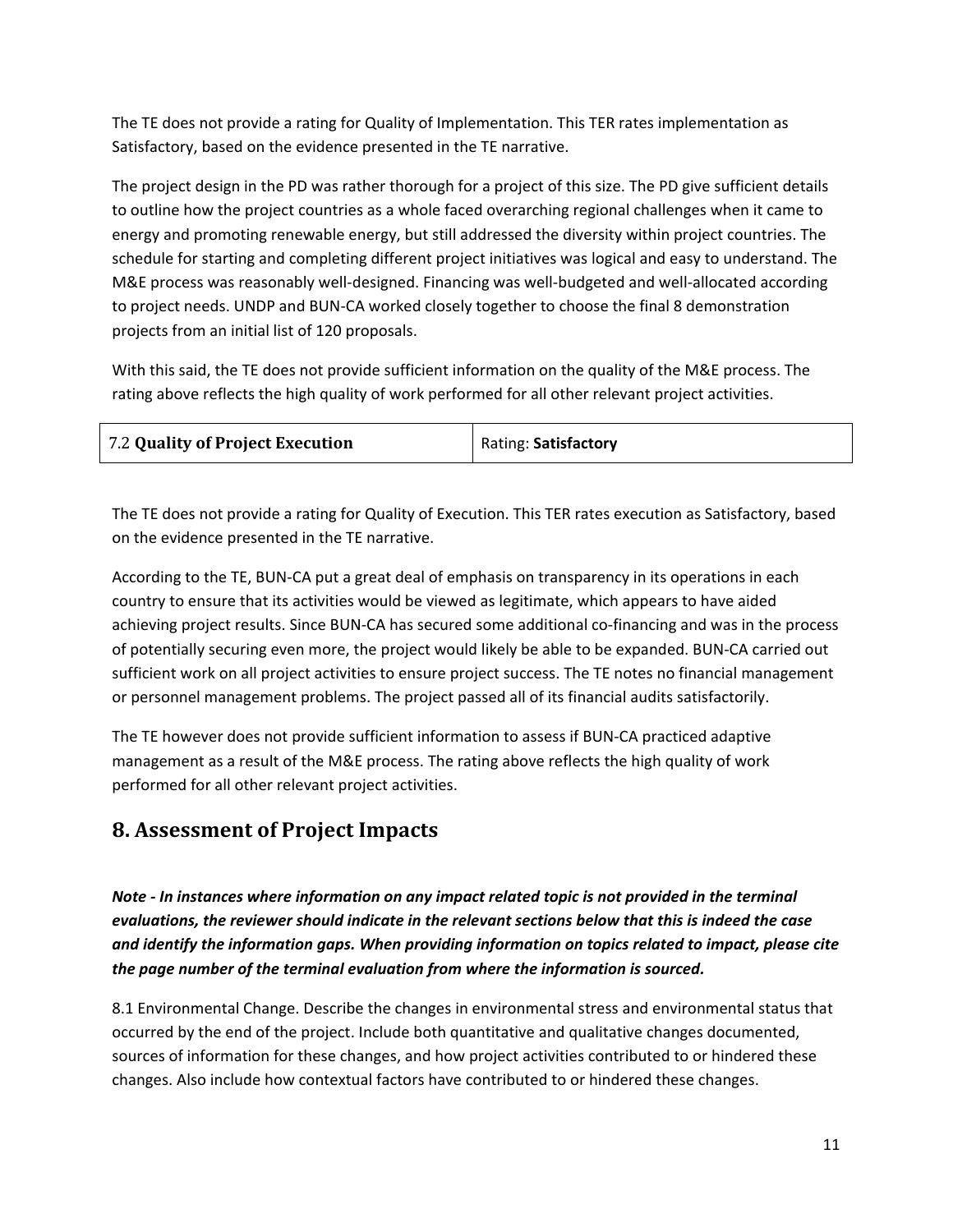According to the TE, when assessing the amount of GHG mitigated due to the demonstration projects, "for generation projects connected to the grid, the figure tCO2/MWh ranks between 0.111 and 0.395, and is different for each country. For stand-alone projects, the common index is 0.889 tCO2/MWh for all countries, except Nicaragua: 0.677" (TE, p. 23). However, the TE does say which demonstration projects were and were not connected to the grid. As a result, the TE does not provide sufficient information to assess the total amount of GHG emissions mitigated due to the demonstration projects.

In addition, the TE claims "the implementation of the feasible projects, would [*sic*] result in the mitigation of 20,000 tons of CO2 per year, that would represent 200,000 in 10 years" (TE, p. 18). It should be noted that these projects had not yet been executed.

8.2 Socioeconomic change. Describe any changes in human well-being (income, education, health, community relationships, etc.) that occurred by the end of the project. Include both quantitative and qualitative changes documented, sources of information for these changes, and how project activities contributed to or hindered these changes. Also include how contextual factors have contributed to or hindered these changes.

The demonstration projects increased local generative capacity by 9.7 kW and provided electricity services to 300 families (TE, p. 1).

8.3 Capacity and governance changes. Describe notable changes in capacities and governance that can lead to large-scale action (both mass and legislative) bringing about positive environmental change. "Capacities" include awareness, knowledge, skills, infrastructure, and environmental monitoring systems, among others. "Governance" refers to decision-making processes, structures and systems, including access to and use of information, and thus would include laws, administrative bodies, trustbuilding and conflict resolution processes, information-sharing systems, etc. Indicate how project activities contributed to/ hindered these changes, as well as how contextual factors have influenced these changes.

#### a) Capacities

The project's training program provided 10,000 training person-hours through 6 national seminars, 8 technical workshops based on the demonstration projects and 10 workshops on project financing. Distribution of the project's 11 editions of its "Enfoque Renovable" bulletin, in addition to posters, brochures and portfolios helped to increase awareness and understanding of renewable energy issues among local stakeholders. The project also produced analyses of barriers to renewable energy implementation in 5 of the project countries to help inform local public officials concerned with renewable energy. The project also produced renewable energy development guides for each country, 5 technical manuals on individual renewable energy sources, case studies on each of the demonstration projects, a Manual of Managerial Models for Isolated Energy Services in Central America, a policy document regarding the Promotion of Renewable Energy in Central America and 6 transcripts of National Seminars (TE, pp. 17-18).

b) Governance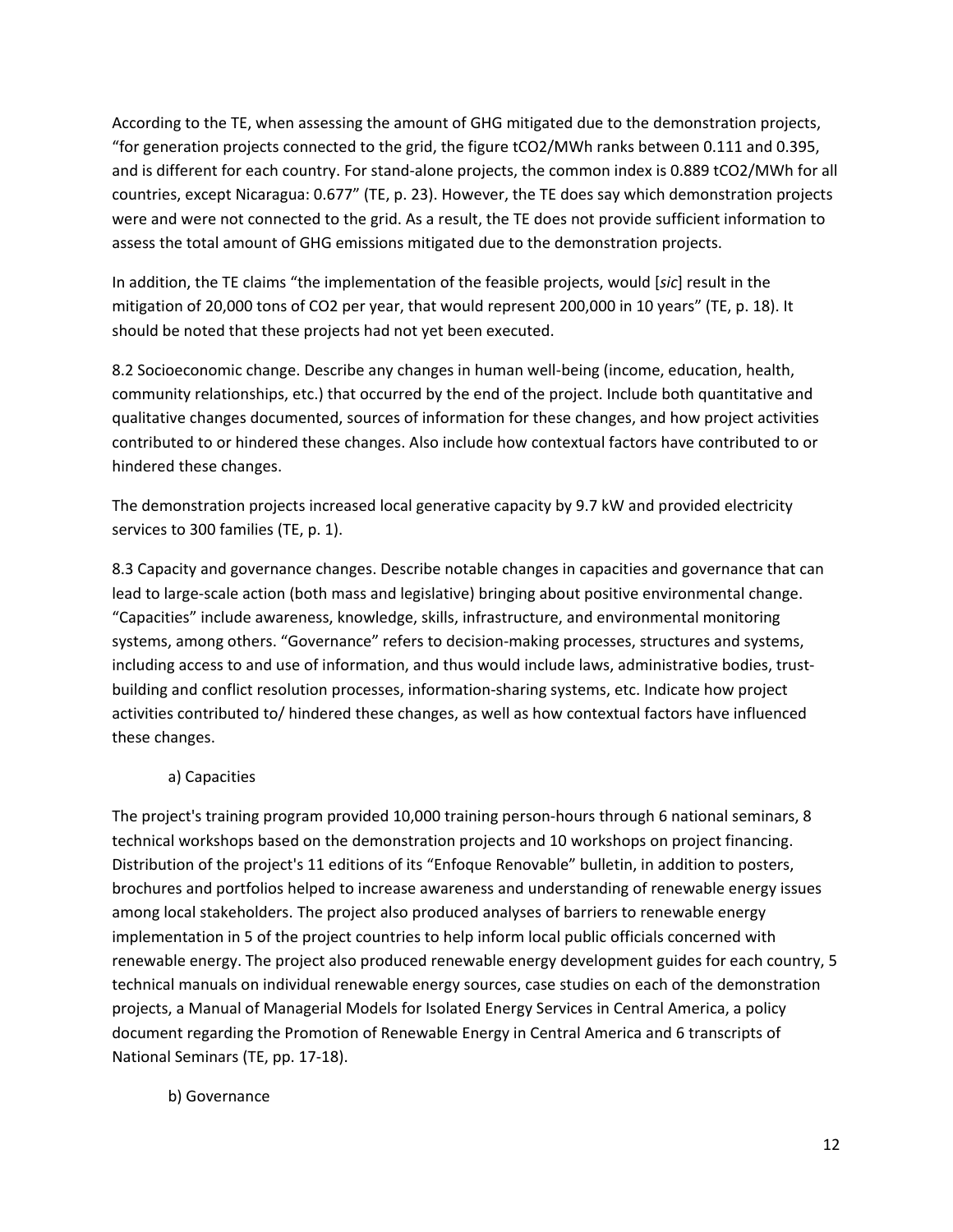A number of regional energy ministers or their representatives attended Central American Meeting of Directors of Energy and the Regional Fair of Renewable Energy. Honduras and Guatemala were also considering legislation at the time to promote renewable energy (TE, p. 17).

8.4 Unintended impacts. Describe any impacts not targeted by the project, whether positive or negative, affecting either ecological or social aspects. Indicate the factors that contributed to these unintended impacts occurring.

The TE does not note any unintended impacts due to the project.

8.5 Adoption of GEF initiatives at scale. Identify any initiatives (e.g. technologies, approaches, financing instruments, implementing bodies, legal frameworks, information systems) that have been mainstreamed, replicated and/or scaled up by government and other stakeholders by project end. Include the extent to which this broader adoption has taken place, e.g. if plans and resources have been established but no actual adoption has taken place, or if market change and large-scale environmental benefits have begun to occur. Indicate how project activities and other contextual factors contributed to these taking place. If broader adoption has not taken place as expected, indicate which factors (both project-related and contextual) have hindered this from happening.

The project had secured US\$3.15 million to finance expanding the project (TE, p. 17). Some of these projects were nearly ready to start when the TE was written. For instance, the Tres Valles co-generation project was almost ready to start accepting equipment procurement bids (TE, p. 23).

## **9. Lessons and recommendations**

- 9.1 Briefly describe the key lessons, good practices, or approaches mentioned in the terminal evaluation report that could have application for other GEF projects.
	- Projects need to be well-designed, which requires a good deal of preparation and a thorough understanding of the current situation. Making sure local experts are engaged and part of the project is required for a project to be successful.
	- A well-designed project takes into account a realistic assessment of the partners' management capacities, a realistic schedule and a realistic understanding of what can be accomplished given resources restraints.
	- A quality M&E process is necessary to adapt to changes in the field in a timely fashion and to ensure a project remains on track.
	- Implementing agencies and local country governments need to maintain a strong and positive working relationship to ensure project success.
	- Networking between executing agencies and similar organizations can produce positive spillover effects.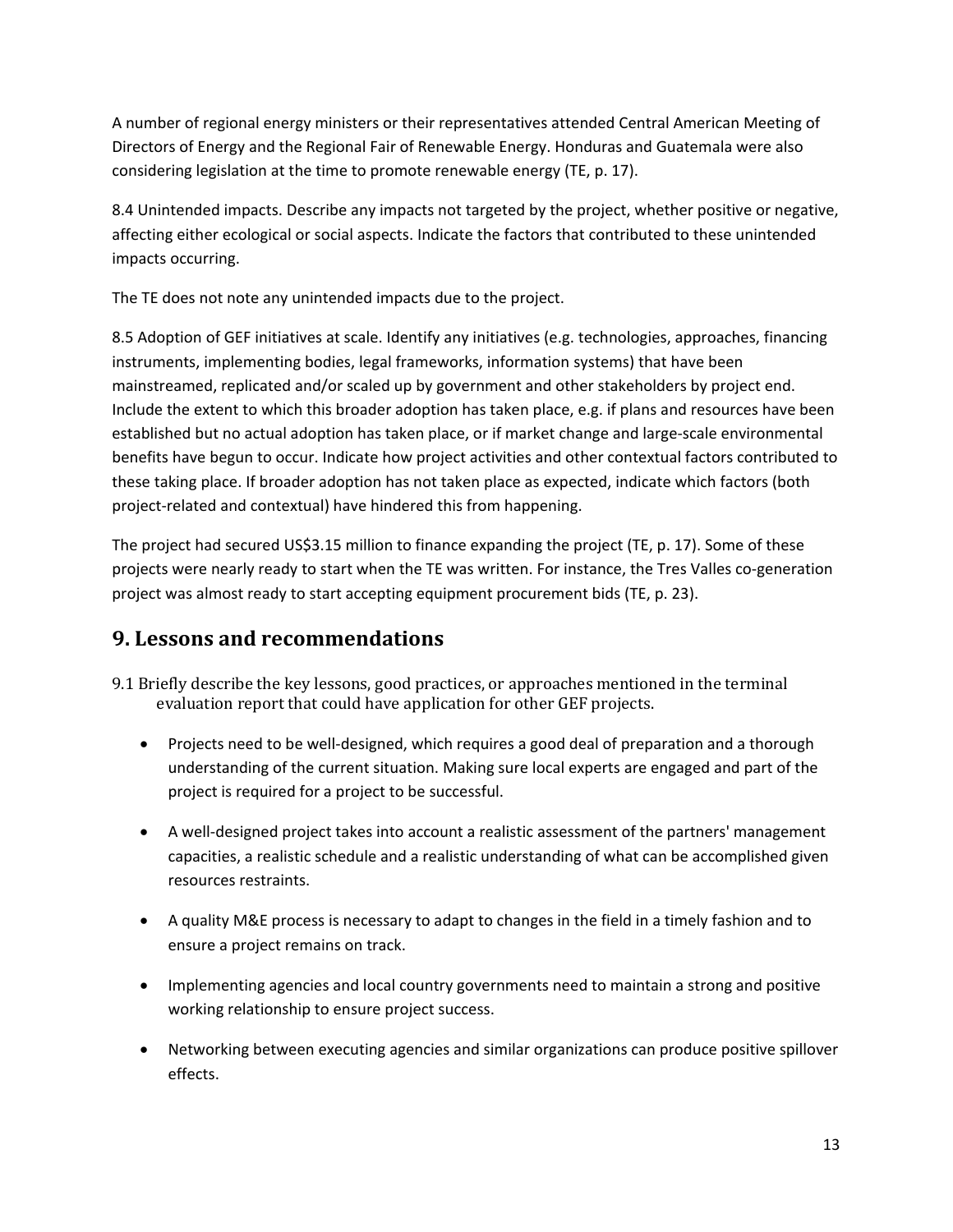- Regional projects require that project planners address commonalities that go beyond regional cultural similarities.
- Good management that practices good communications skills can help design quality projects. This high level of communication helped to avoid a common problem with small renewable energy projects. According to the TE, "very often when engineers develop small [renewable energy] projects they tend to underestimate the management and overemphasize the engineering work" (TE, p. 27).

### 9.2 Briefly describe the recommendations given in the terminal evaluation.

The project has many possible avenues open to it. The TE recommends considering some of these possibilities moving forward:

- Follow a decentralized rural electrification plan.
- Research how to create a local market for renewable energy projects.
- Help local governments to improve national legislation and regulations in a way that creates policy coherence across the region.
- Barriers to renewable energy projects of all sizes need to be removed.
- Use the Clean Development Mechanism (CDM) as a potential source of project funding.